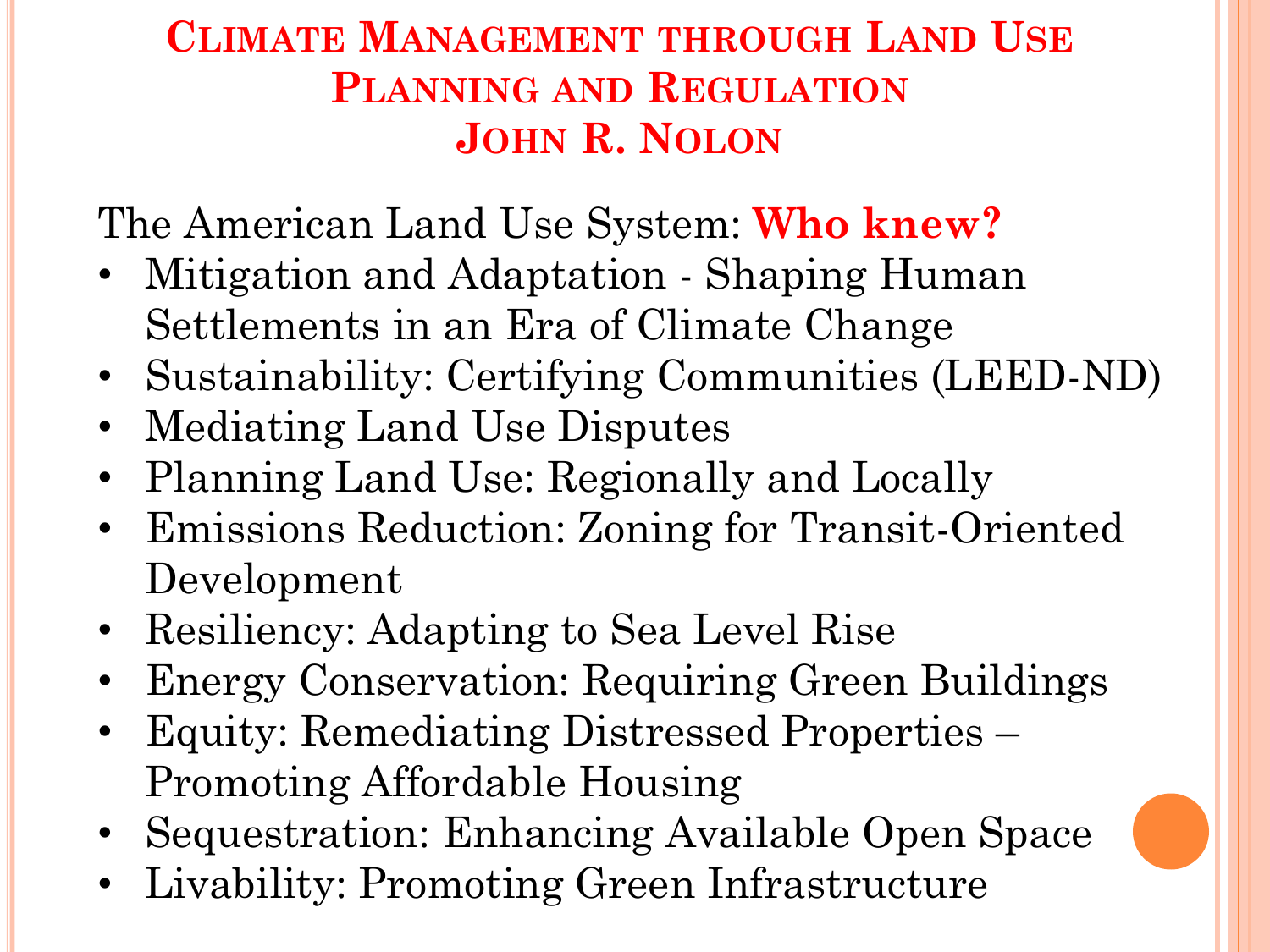### **LAND USE PLANNING AND REGULATION**

Three Topics

.

1. Relevance of Land Use Planning and Regulation

2. Why markets will favor optimal urban development

3. Post-Sandy: Using our tools to adapt to sea level rise and storm surges.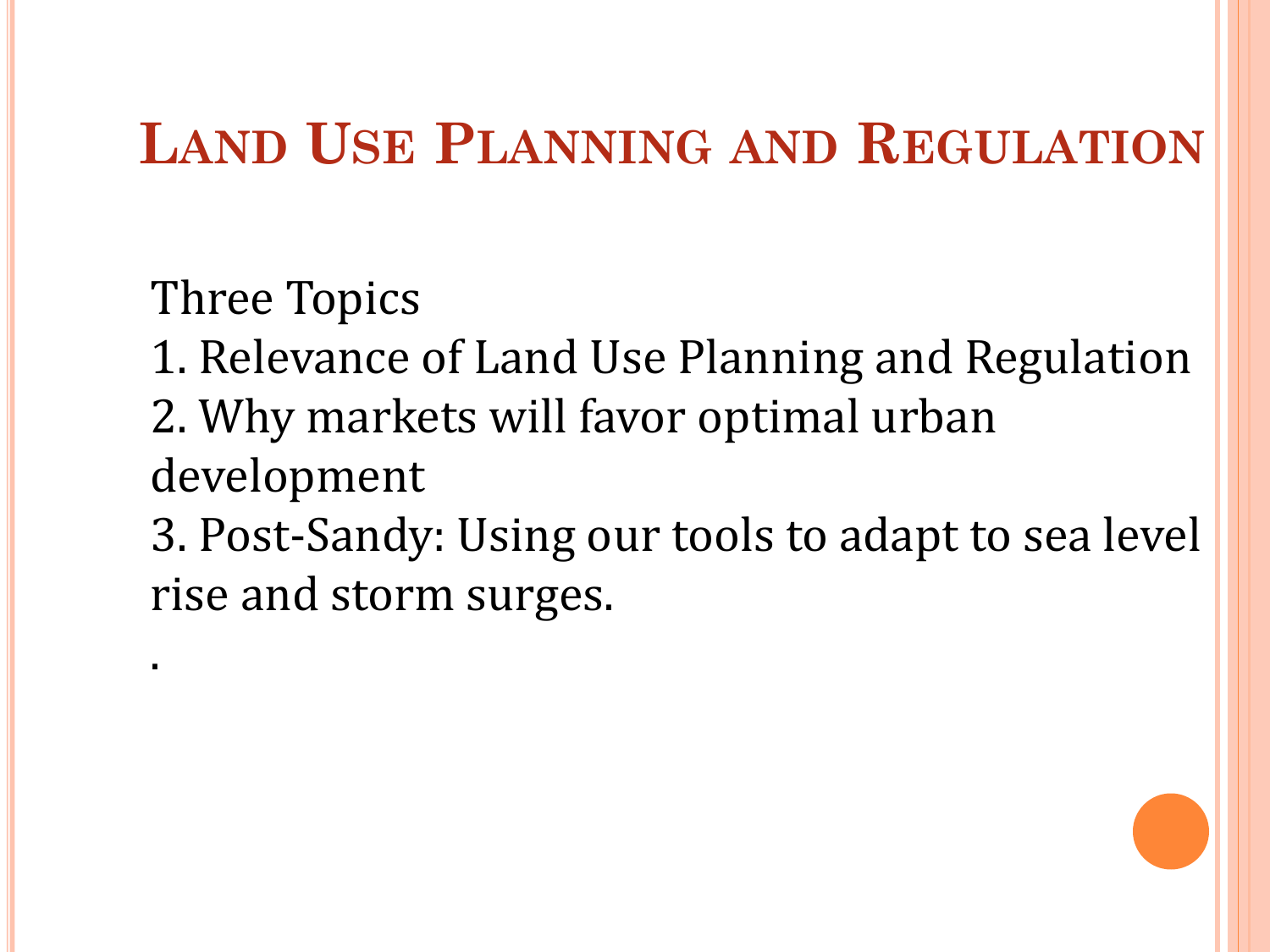# FIRST POINT

Great Relevance of Land Use Planning and Regulation Human Settlements and Climate Change Buildings and Energy Building Patterns and Emissions Building Patterns and Sequestration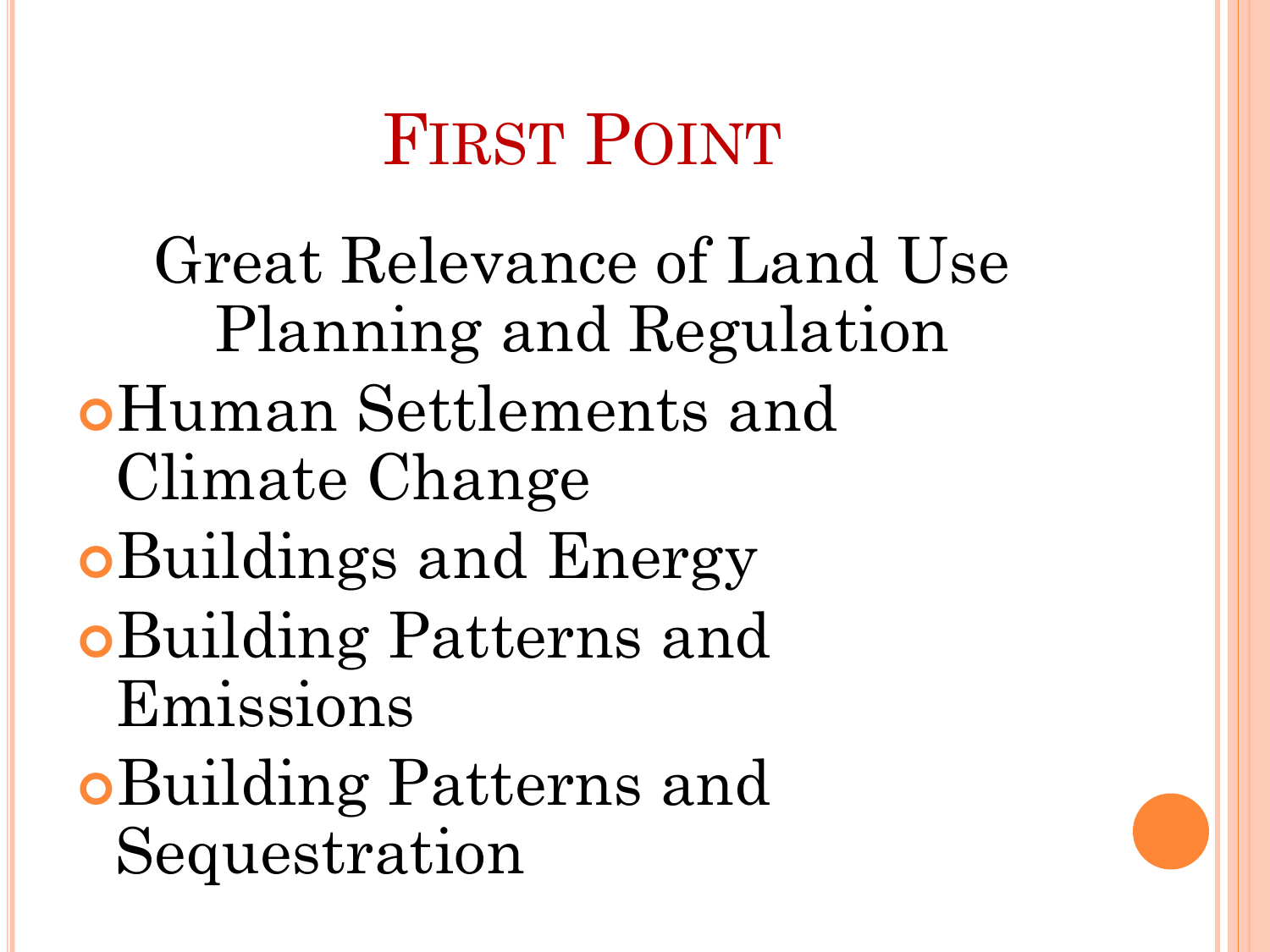# **LAND USE AND CO2 EMISSIONS**

#### Two Views of Cities and CO<sub>2</sub>

CO<sub>2</sub> Generated by Automobiles in the Chicago Region per Year



Each color represents one fifth of the land area on each map.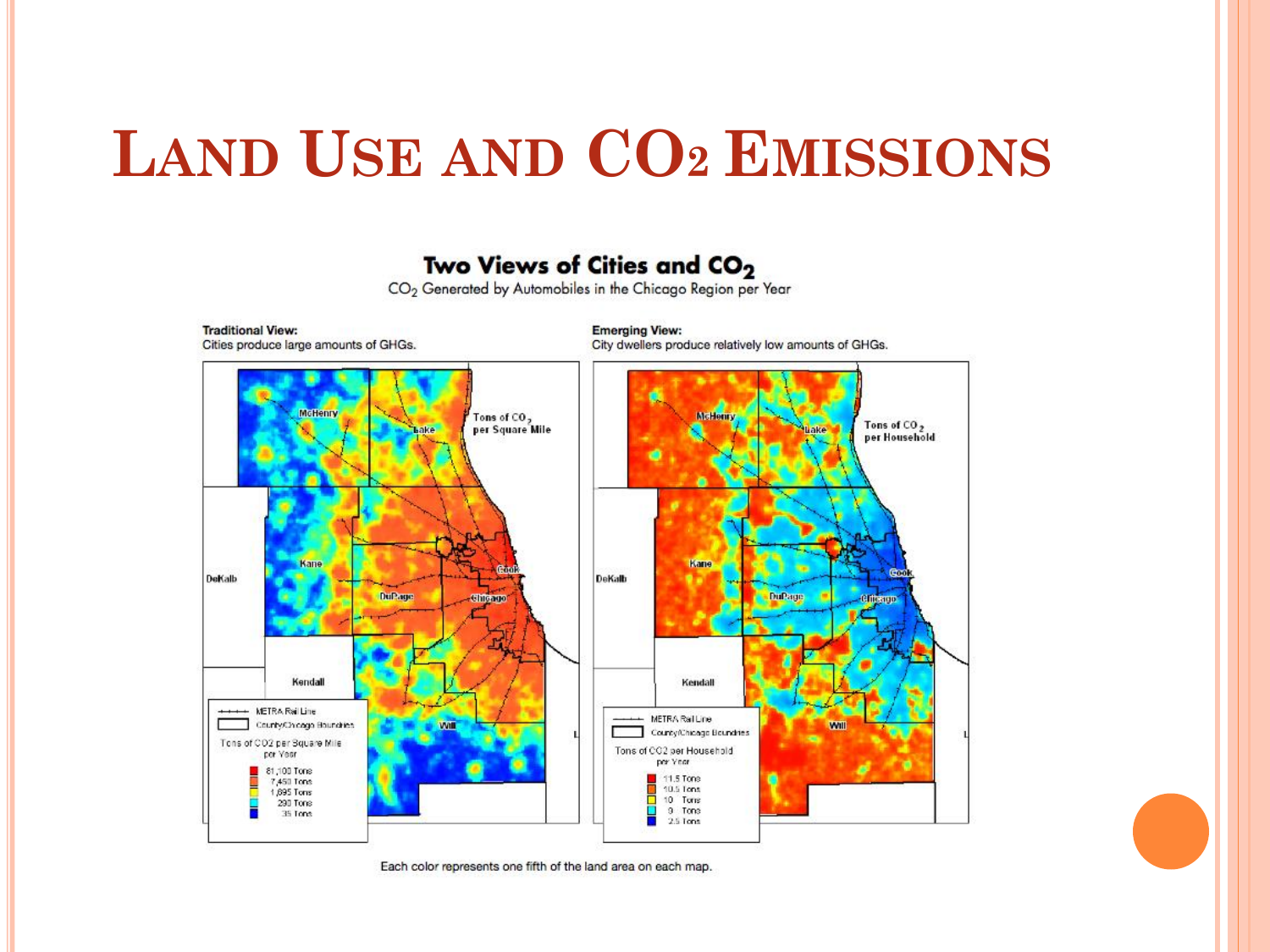### **GREEN MANHATTAN: DAVID OWEN**

- "Dense urban centers offer one of the few plausible remedies for some of the worlds' most discouraging environmental ills."
- Less Per Capita (U.S.):
	- Energy consumption (-70%)
	- CO2 Emissions (1/3rd)
	- Natural resource consumption
	- Water use (-25 gal/day/capita)
	- Impervious coverage (10%)
		- Less run-off, pollution, and flooding

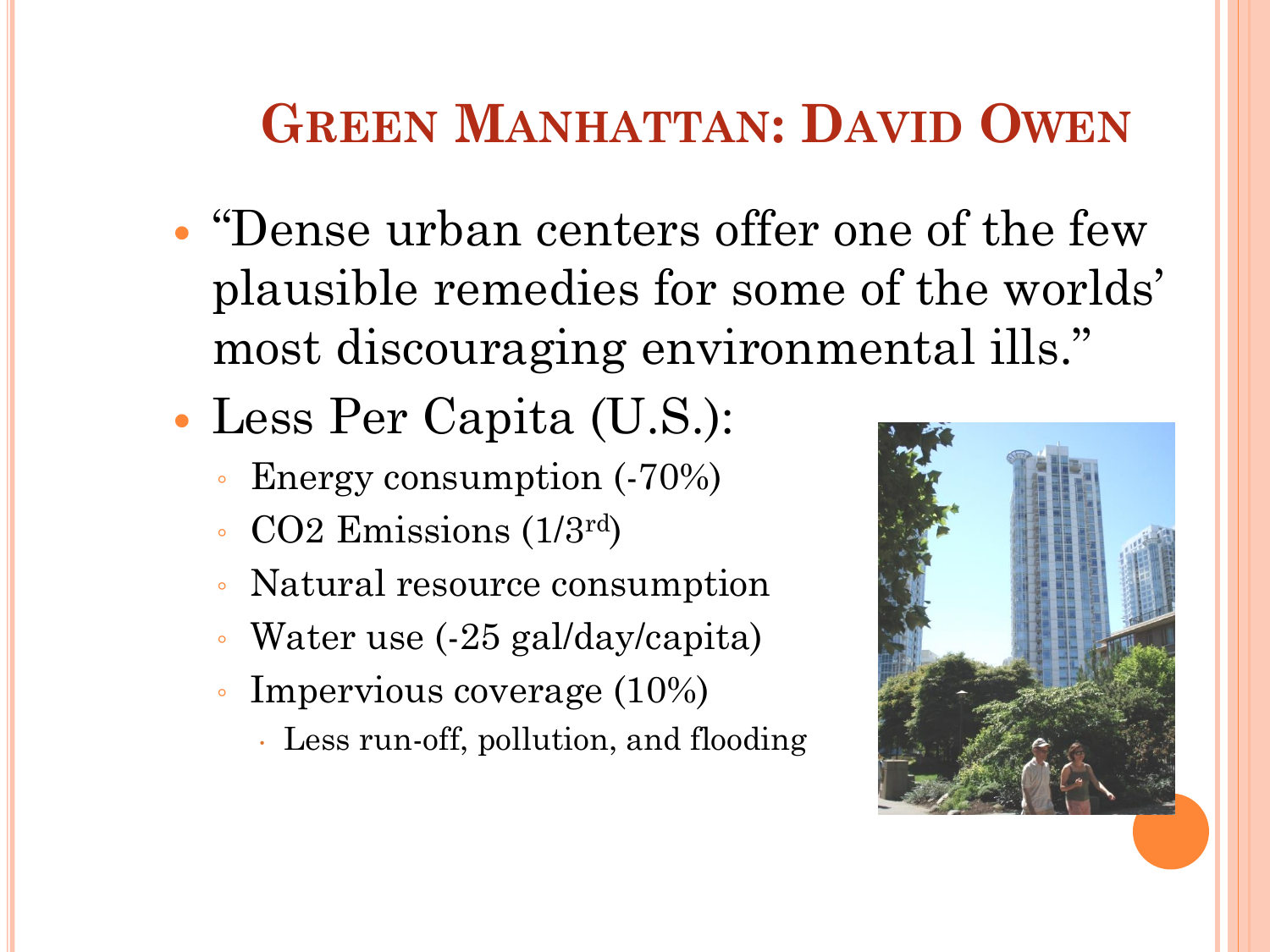### THE END OF SPRAWL

- *Foot Traffic Ahead*: A Study of 30 metro areas
	- (Chris Leinberger and Patrick Lynch 2014)
- 588 regionally significant walkable urban places
	- Walk-Ups
- Account for about 1% of metropolitan land area, but a substantial and growing amount of commercial development.
- In Atlanta, 27 Walk-Ups account for 50% of all recent commercial development
- Study documents a gradual shift from drivable suburbia to walkable urban development as the dominant real estate trend.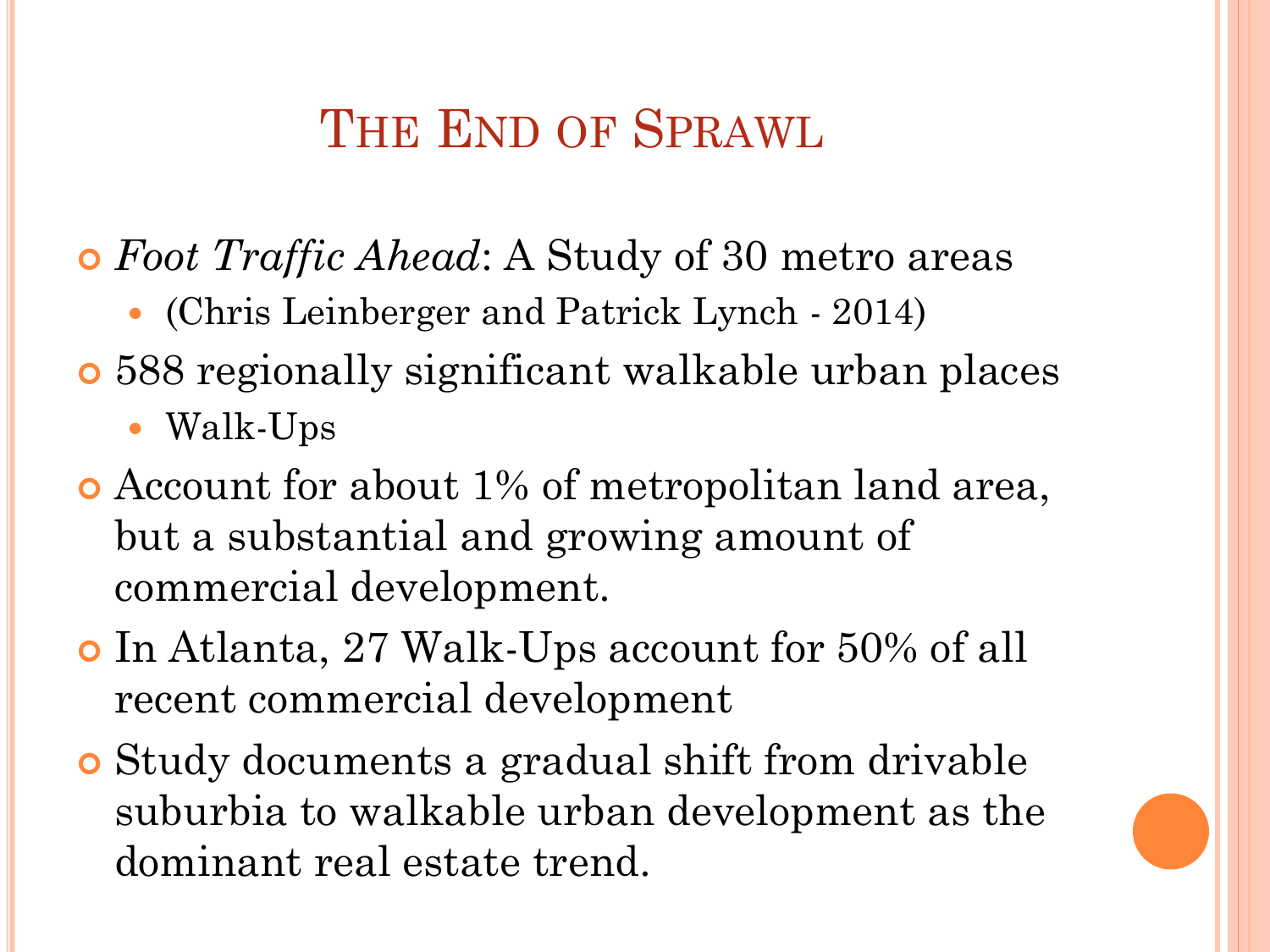### **HOW PLANNING AND REGULATION CREATE SETTLEMENT PATTERNS**

 Delegation of Power to Local Governments Power to Adopt Land Use Plans Power to Create Zoning Districts Power to Review and Approve, or Disapprove, of Development Projects All this determines settlement patterns: spread-out and low density or compact, mixed use, etc.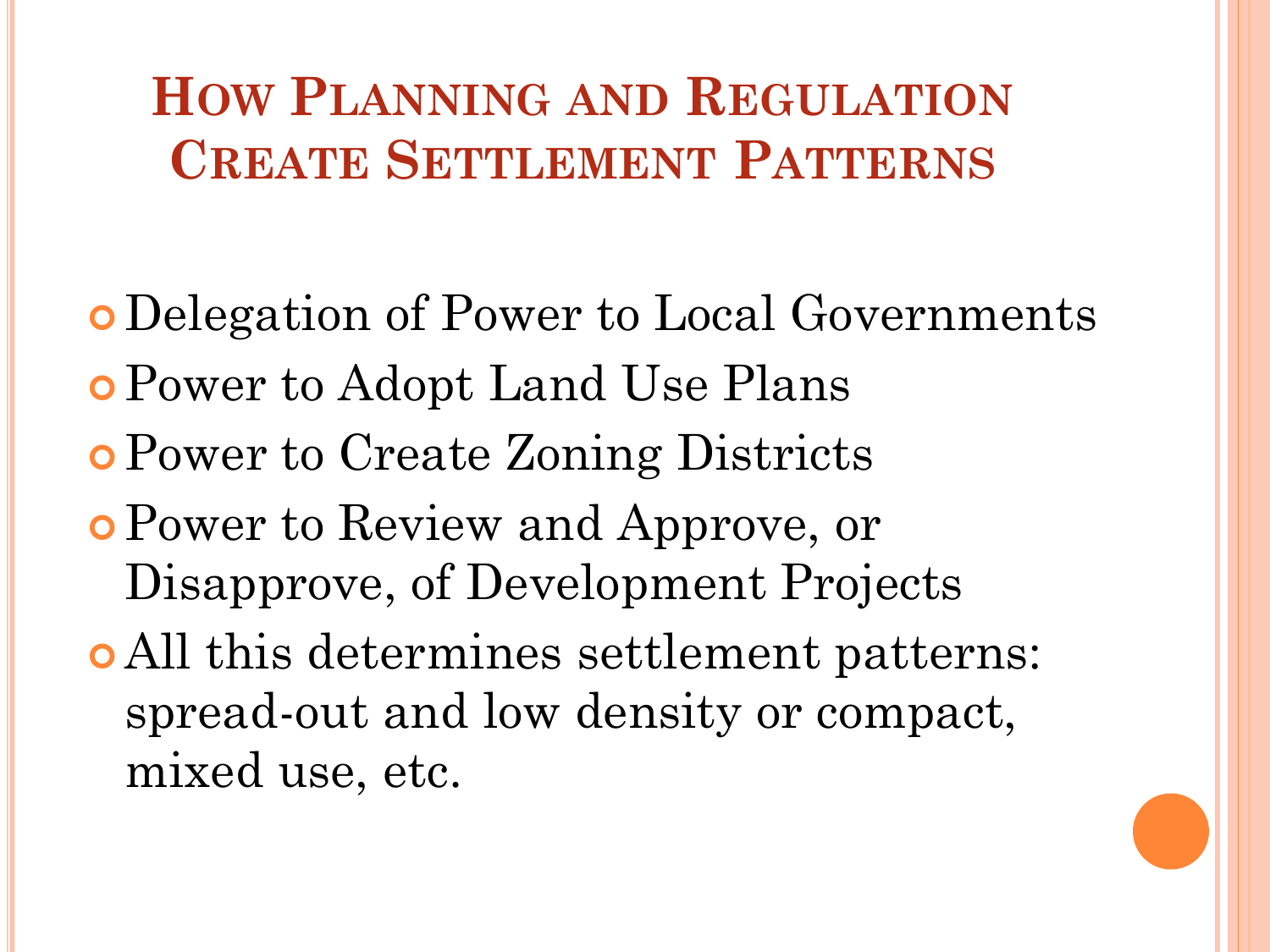# **BUILDINGS, ENERGY, AND C02**

- Residential and commercial buildings = 35% of C0<sup>2</sup>
- •Residential and commercial buildings = 75% of electricity
- •Buildings consume over 40% of total energy used in U.S.
- •Single-family homes use and waste more energy and emit more C0<sup>2</sup> than multi-family •More sq. footage to heat and cool •Harder to make energy efficient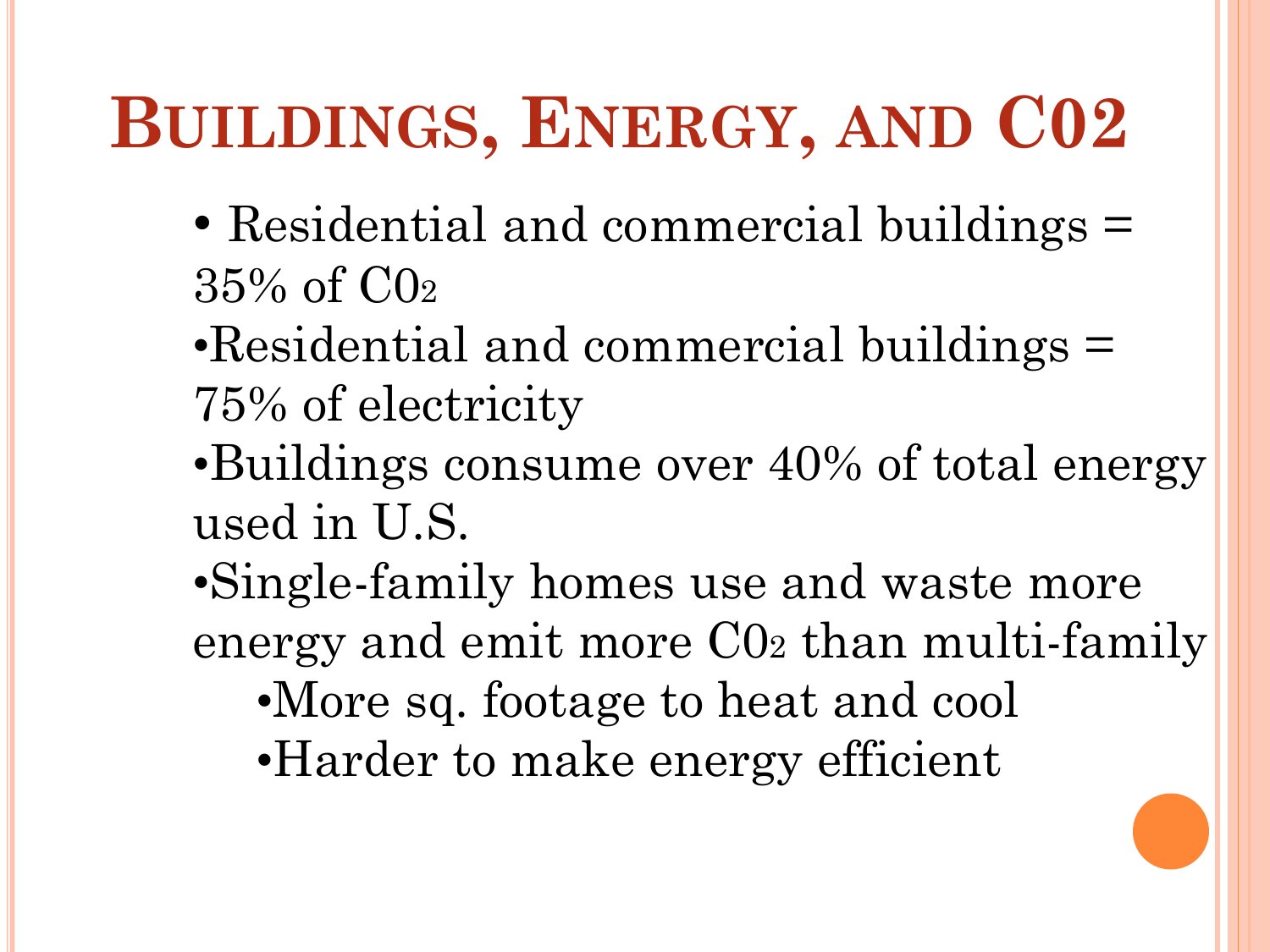### **TRAVEL, SETTLEMENTS, AND C02**

- **o** 17% of C02 comes from tailpipes of personal automobiles
- VMTs grew 3 times faster than population from 1980-2000.
- Why? Land use plans and regulations cause spread out development patterns.
- $\bullet$  Suburban residents = up to 15 vehicle trips per day per household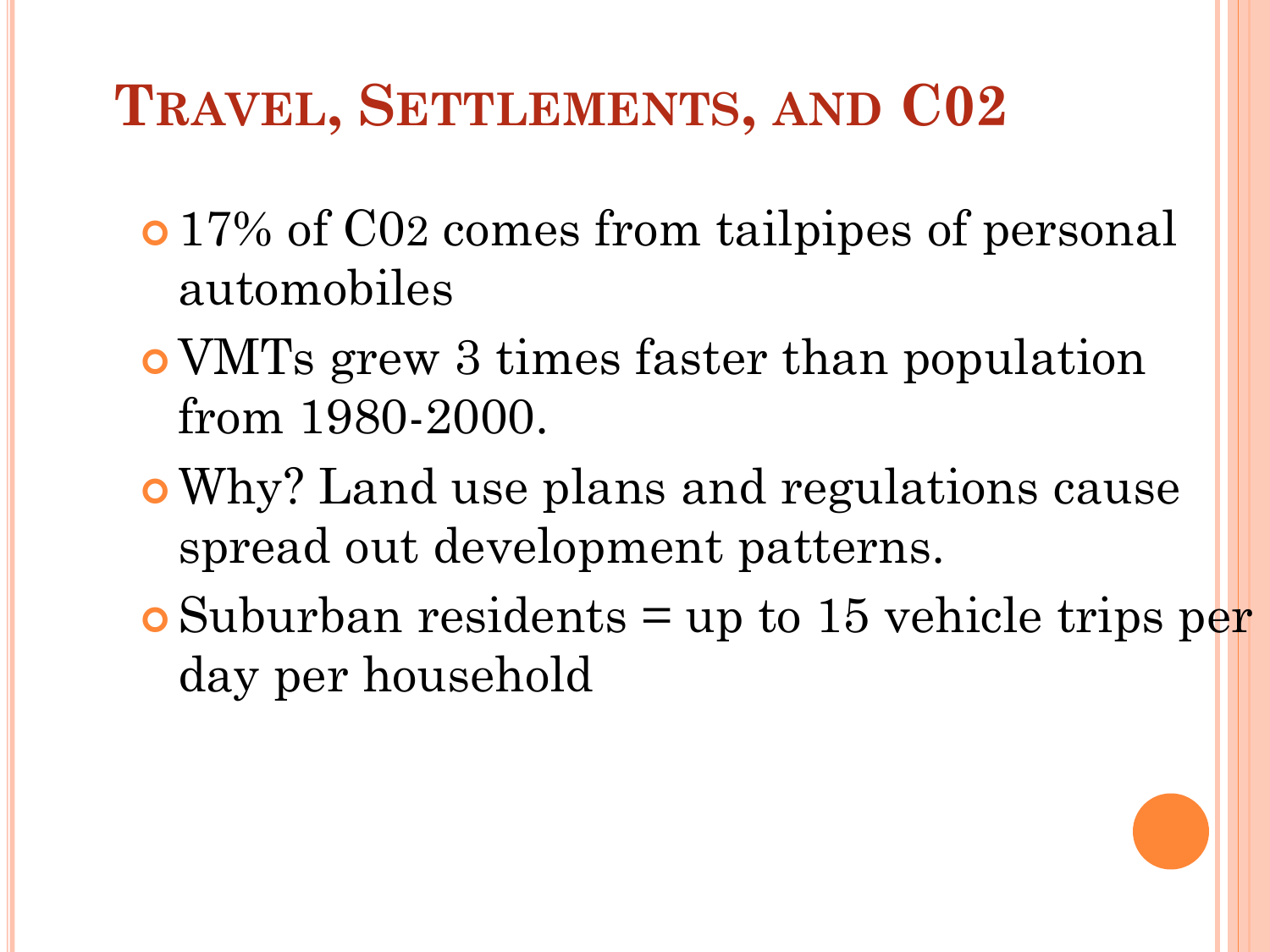## **BIOLOGICAL SEQUESTRATION & CO2**

18% of CO<sup>2</sup> is sequestered by: Pastures **o**Meadows **o**Forests Urban Tree Canopies Urban Green Infrastructure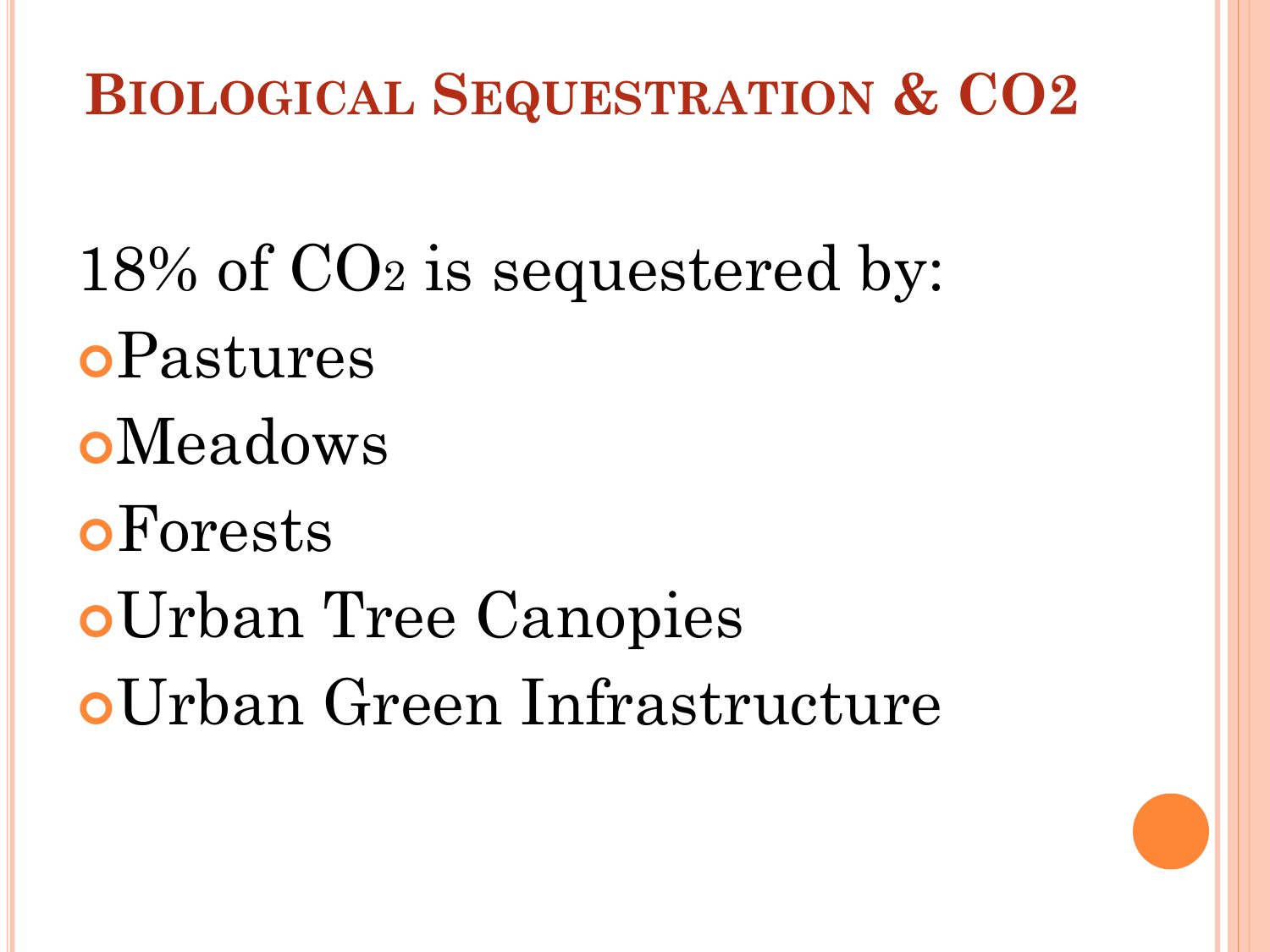# SECOND POINT

Why markets will naturally favor certain types of optimal urban development.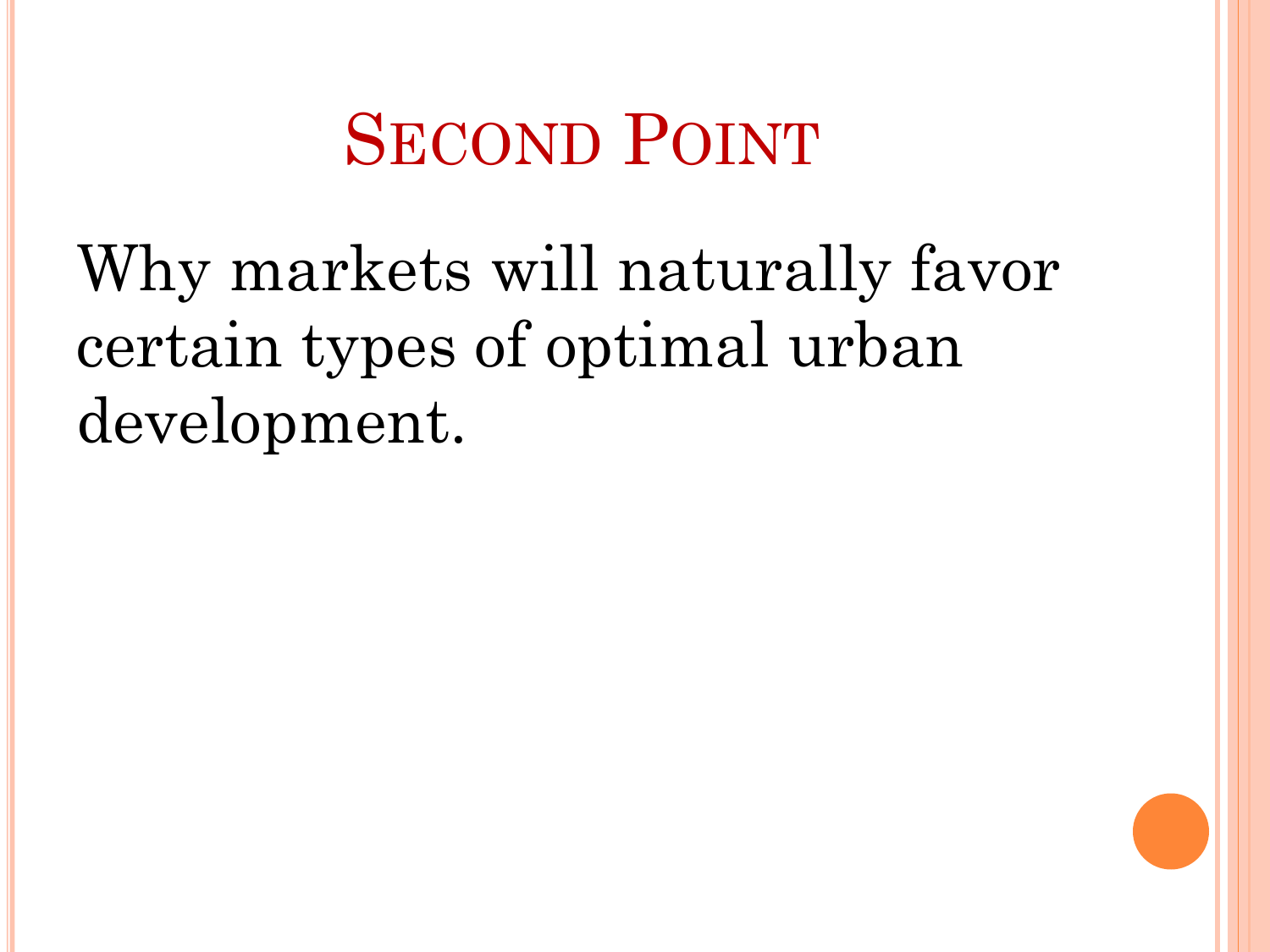# **DEMOGRAPHY, MARKETS, AND SETTLEMENTS**

- $\bullet$  2030: single households = 35%
- $\bullet$  HHs with children = down to 27%
- 2010-2050, 70% of net gain in the number of HHs without children
- 2011 National Ass'n of Realtors survey: 47% of all HHs prefer cities or mixed use suburbs.
- And the senior *tsunami* is coming…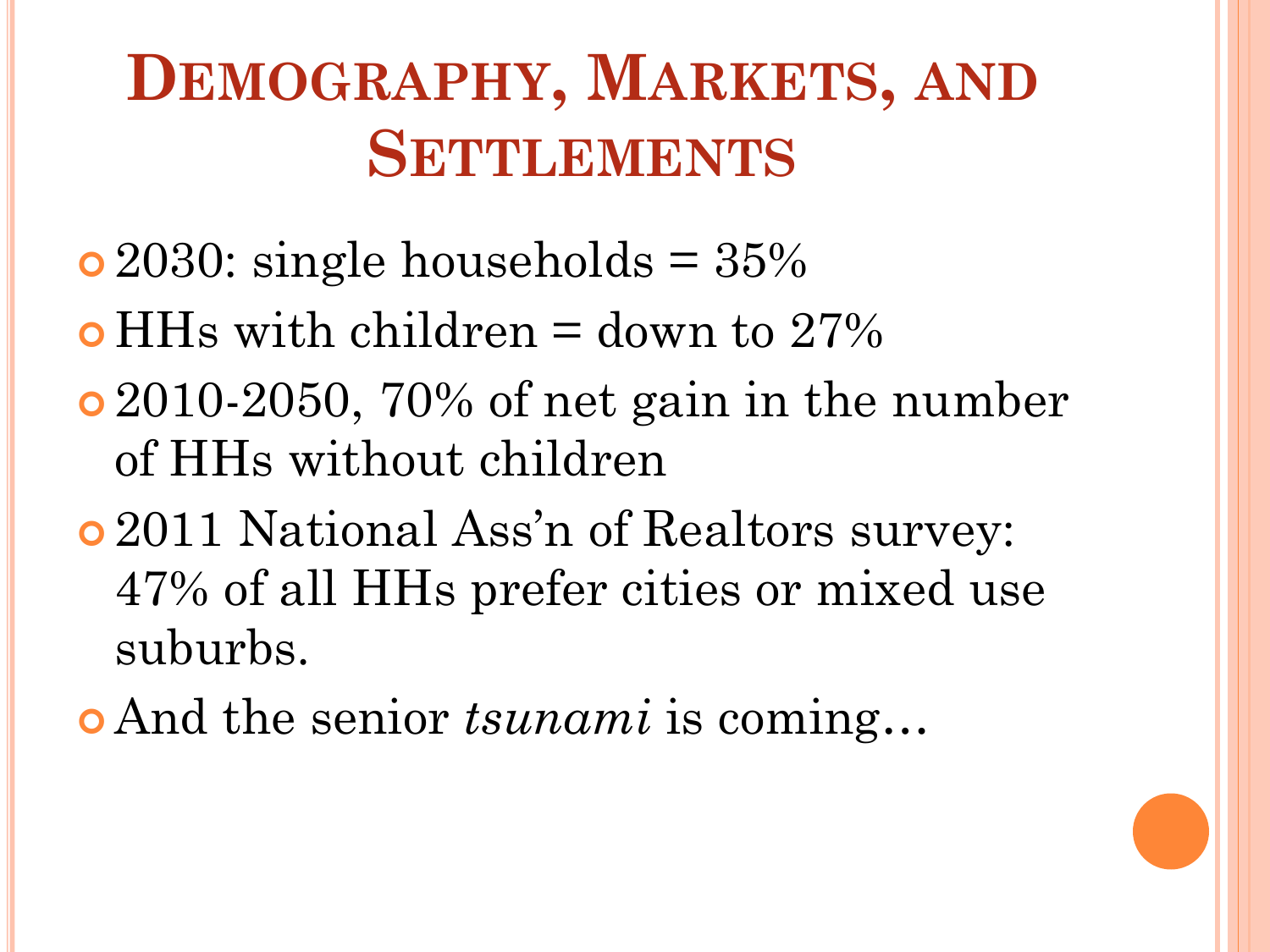### **NUMBER OF SENIORS BY DECADE**



*Source***: Arthur C. Nelson, Metropolitan Research Center, University of Utah**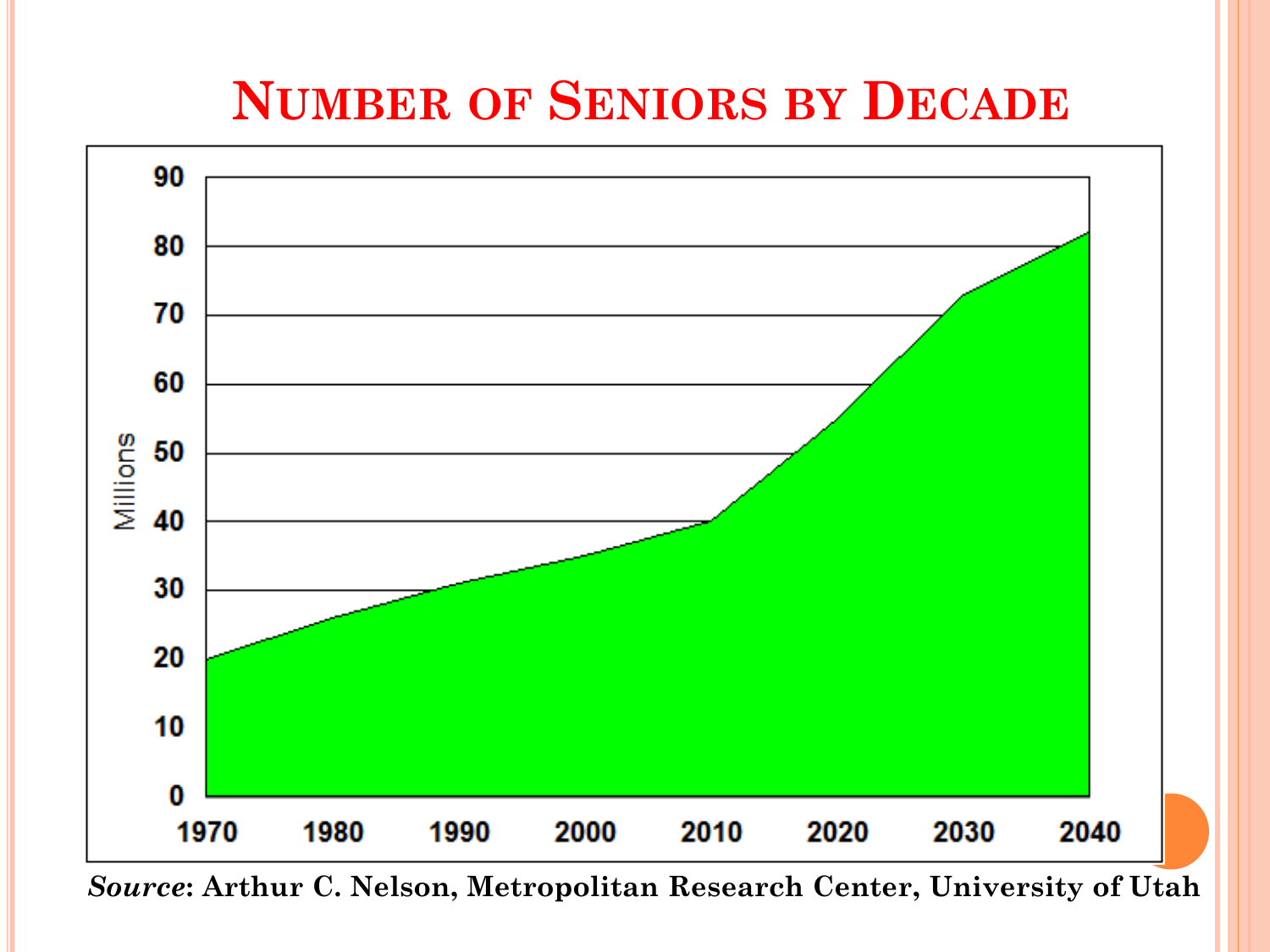

*Source:* **Arthur C. Nelson based on analysis of** *American Housing Survey 2005, 2007, 2009.* **New movers means moved in past five years. Annual senior movers are about 3% of all senior households; 60%+ of all seniors will change housing type between ages 65 and 85.**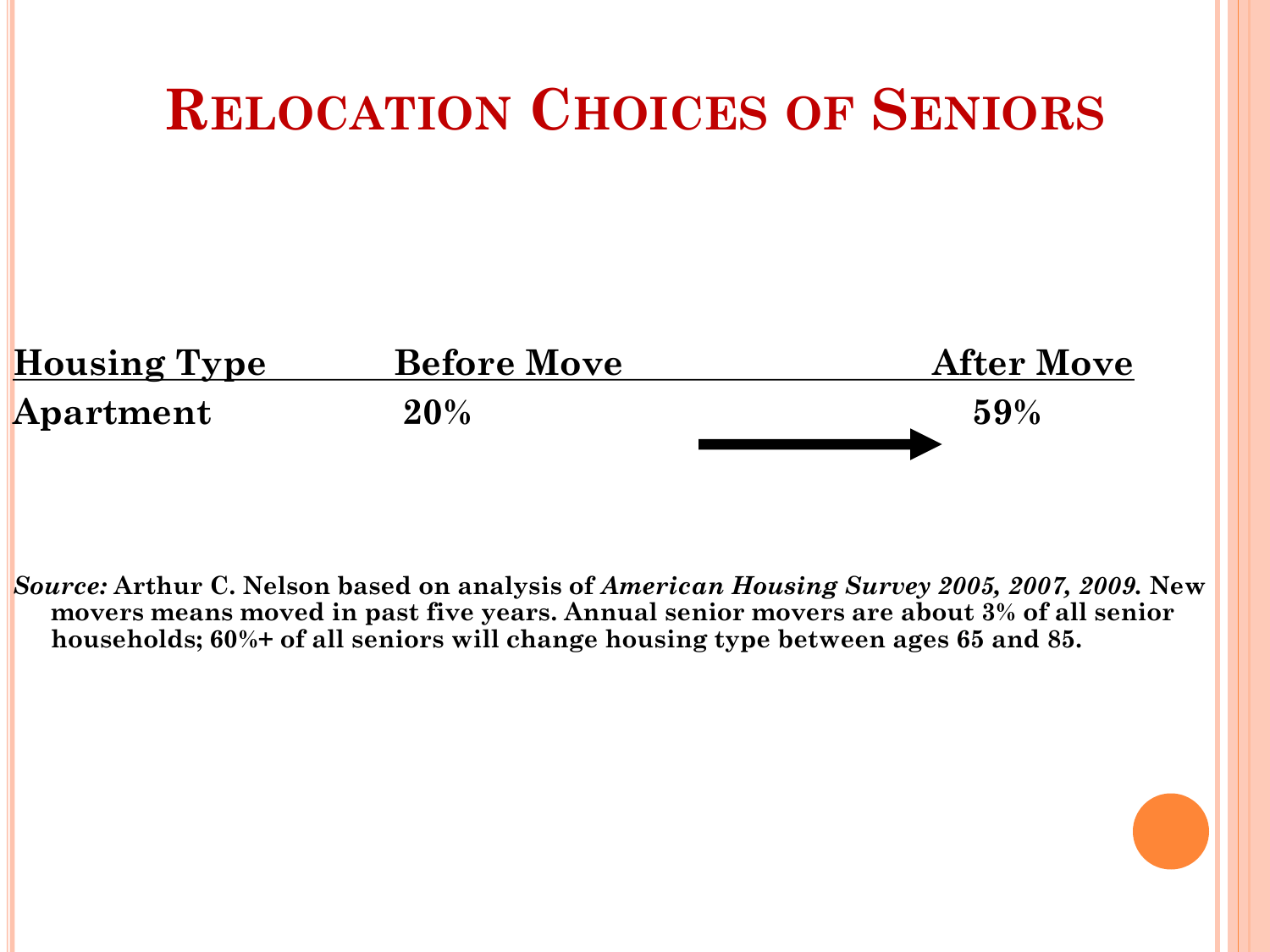### **THE AMERICAN DREAM**

80% of Americans wanted a single family home on a detached lot. This was the *American Dream*.

The Dream is changing.

Key drivers are:

Demographic changes

Housing market changes

Housing finance changes

Preference changes

We are moving toward Many American Dreams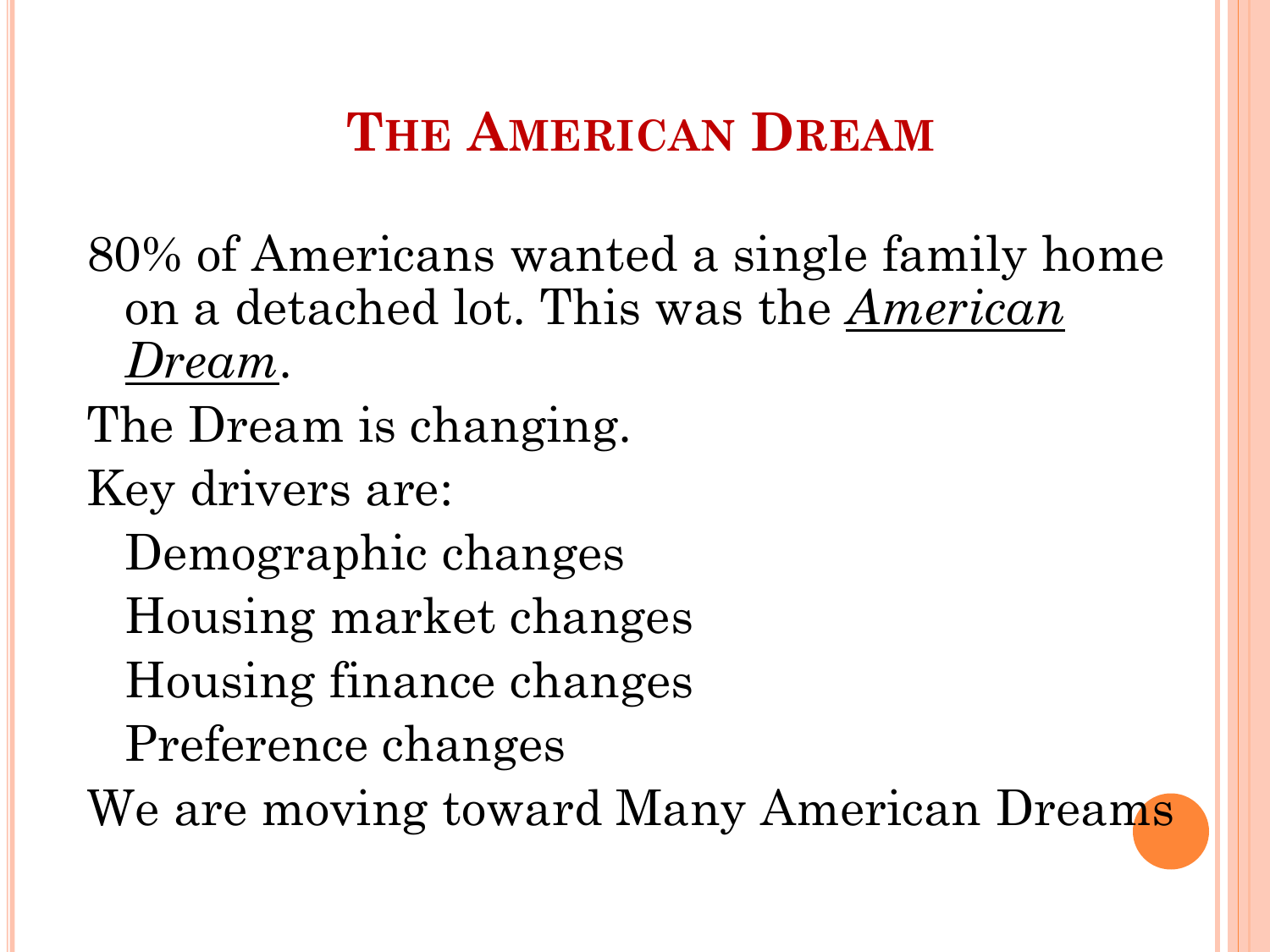### **CONCLUSIONS**:

- For the first time in the modern era, promoting smart growth, sustainable neighborhoods, and mixed use, compact development near transit is favored by market and economic forces.
- Despite this, urban areas must be creative to attract seniors aging out of their homes, young professionals entering the workforce, and companies looking to expand.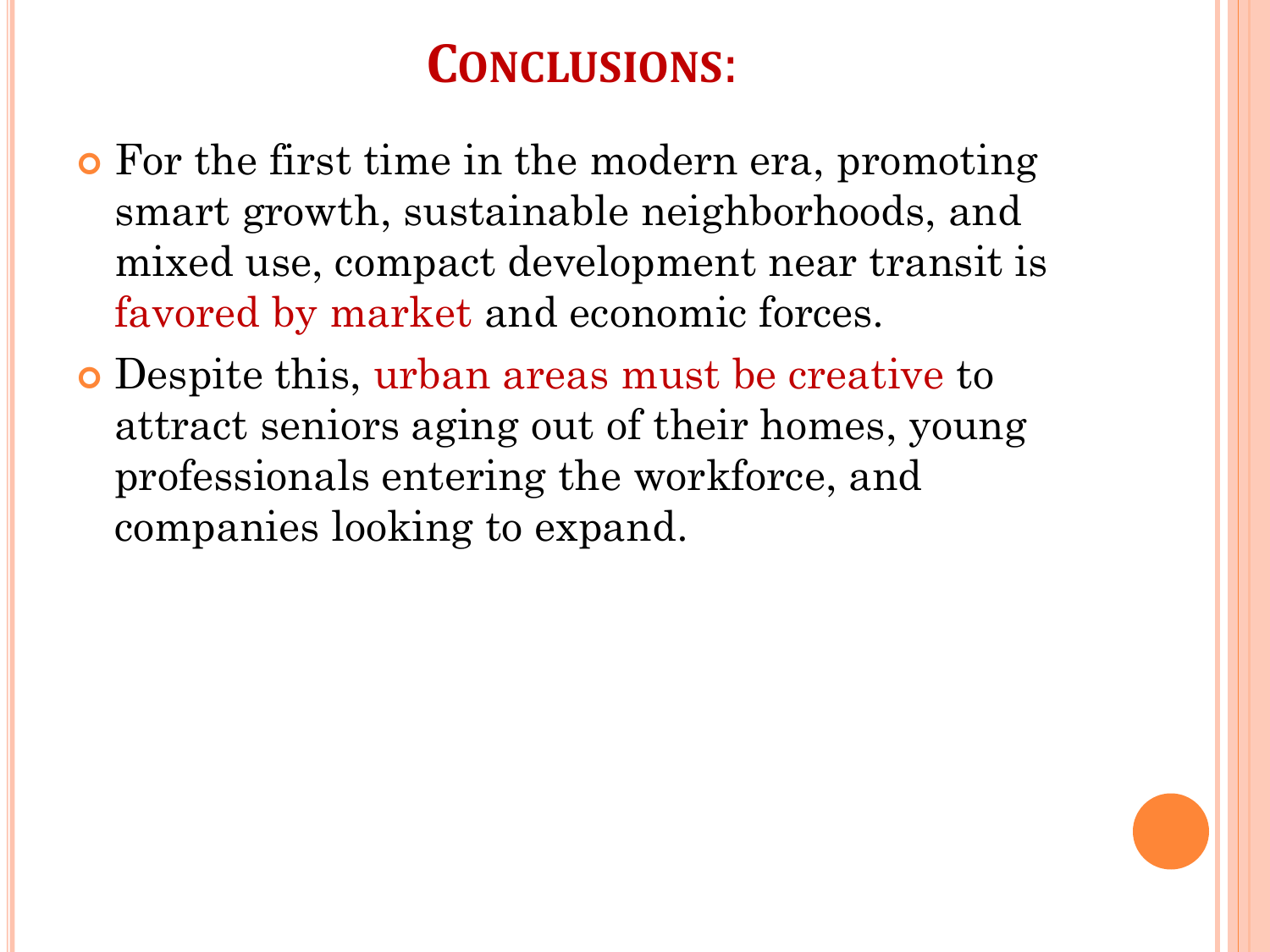### **THIRD POINT ADAPTATION TO SEA LEVEL RISE**

Understanding the challenge of Sandy and how to create a strategy in response.

Sea level rise and storm surges.

The logic of a no-build zone: the post-Sandy paradigm.

The illogic of a no-build zone.

- The *Lucas* case.
- The limits of science/lack of certainty.
- Economic realities.
- Local political realities.

Alternatives to the no-build strategy.

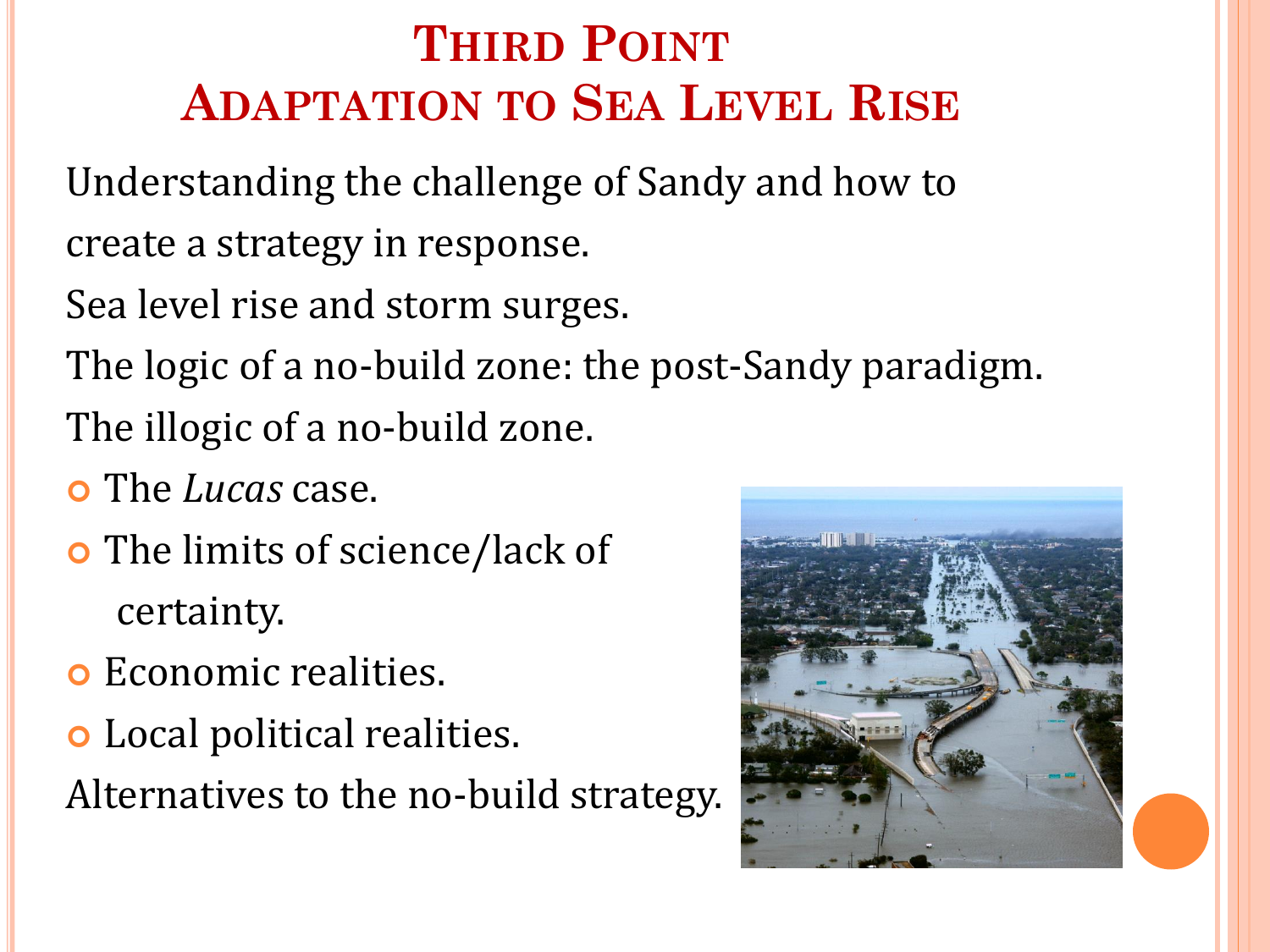#### **THE POST-SANDY PARADIGM**

- Hurricane Sandy caused 132 deaths in the U.S., damaged 377,000 buildings in New York and New Jersey, cost \$71 billion in damages in the two states, and resulted in up to \$22 billion in insurance payouts.
- Future Shock: Post-Sandy press reports, political rhetoric, private conversations, moves us measurably closer to embracing a no build strategy.
- **o** But there are countervailing realities.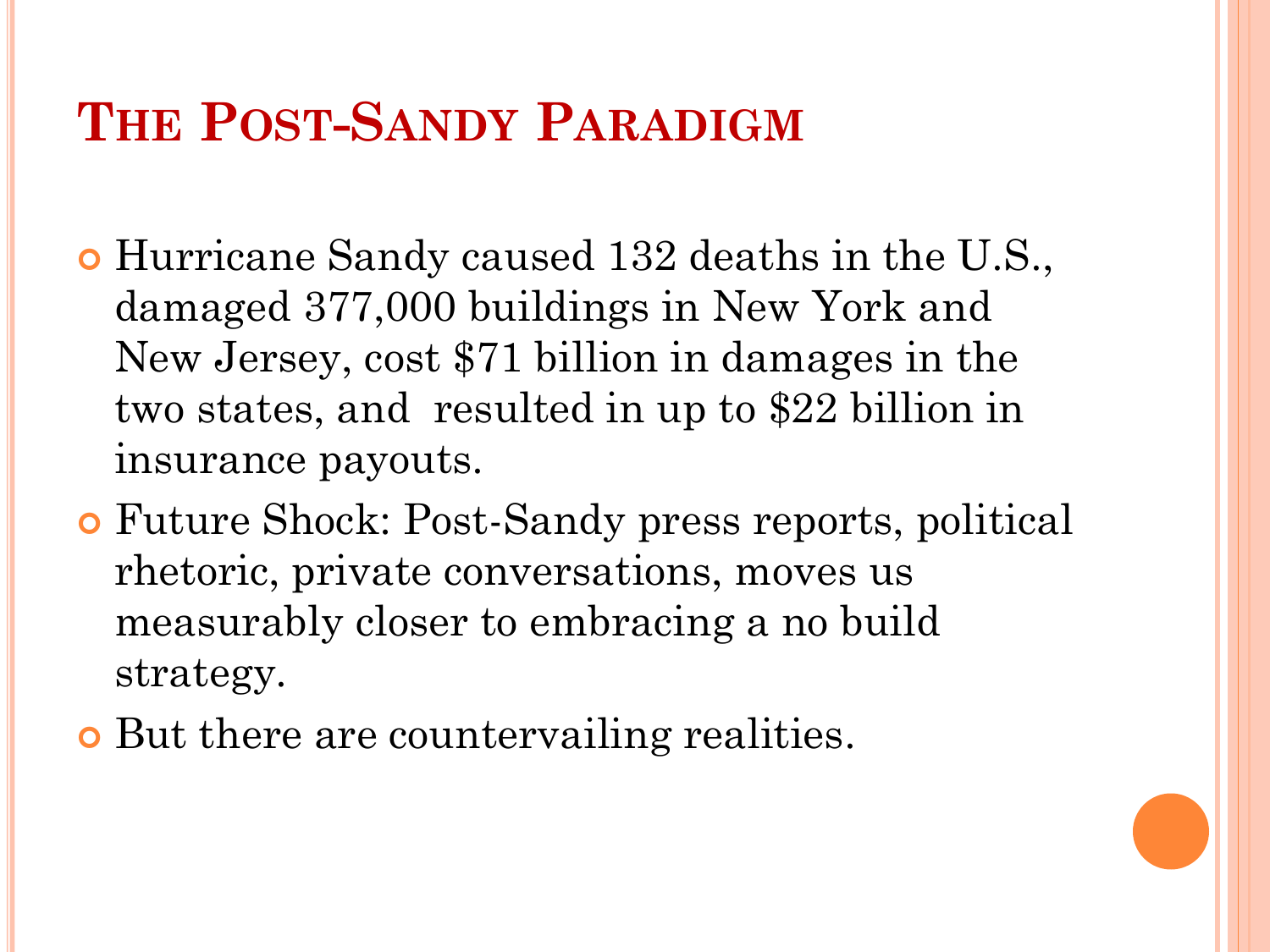### **WHAT ARE THE COUNTERVAILING REALITIES?**

- Lucas: total takings doctrine.
- Limited doctrinal exceptions.
- We are not there yet, legally.
- There are several environmental, political, legal, and economic realities:

Widely varying estimates of SLR and storm surges. Sympathy for local owners who pay taxes.

Local owners vote.

Established post-disaster norms.

Political gains for supportive politicians.

Political loses for those who embrace no-build: as an overt regulatory strategy.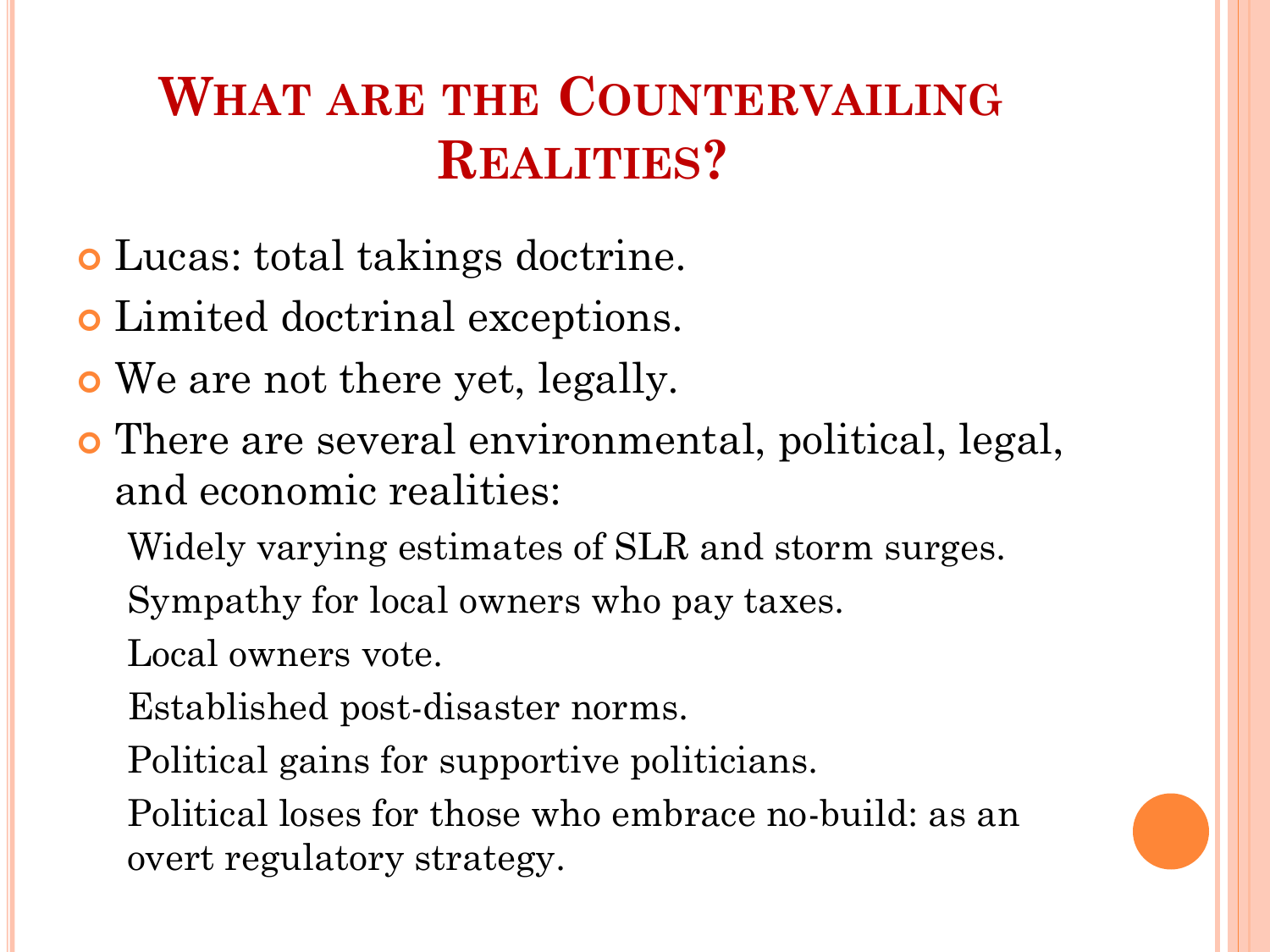# **East Hampton, New York: Dawning Realities**

*"Future planning efforts should examine the likely effects of global warming, including increasing sea level rise and storm and hurricane activity on the Town's coastline. Beginning to plan for these effects, assessing potential damage to public resources and infrastructure, and evaluating methods of protection and associated costs are vital for future coastal management."*

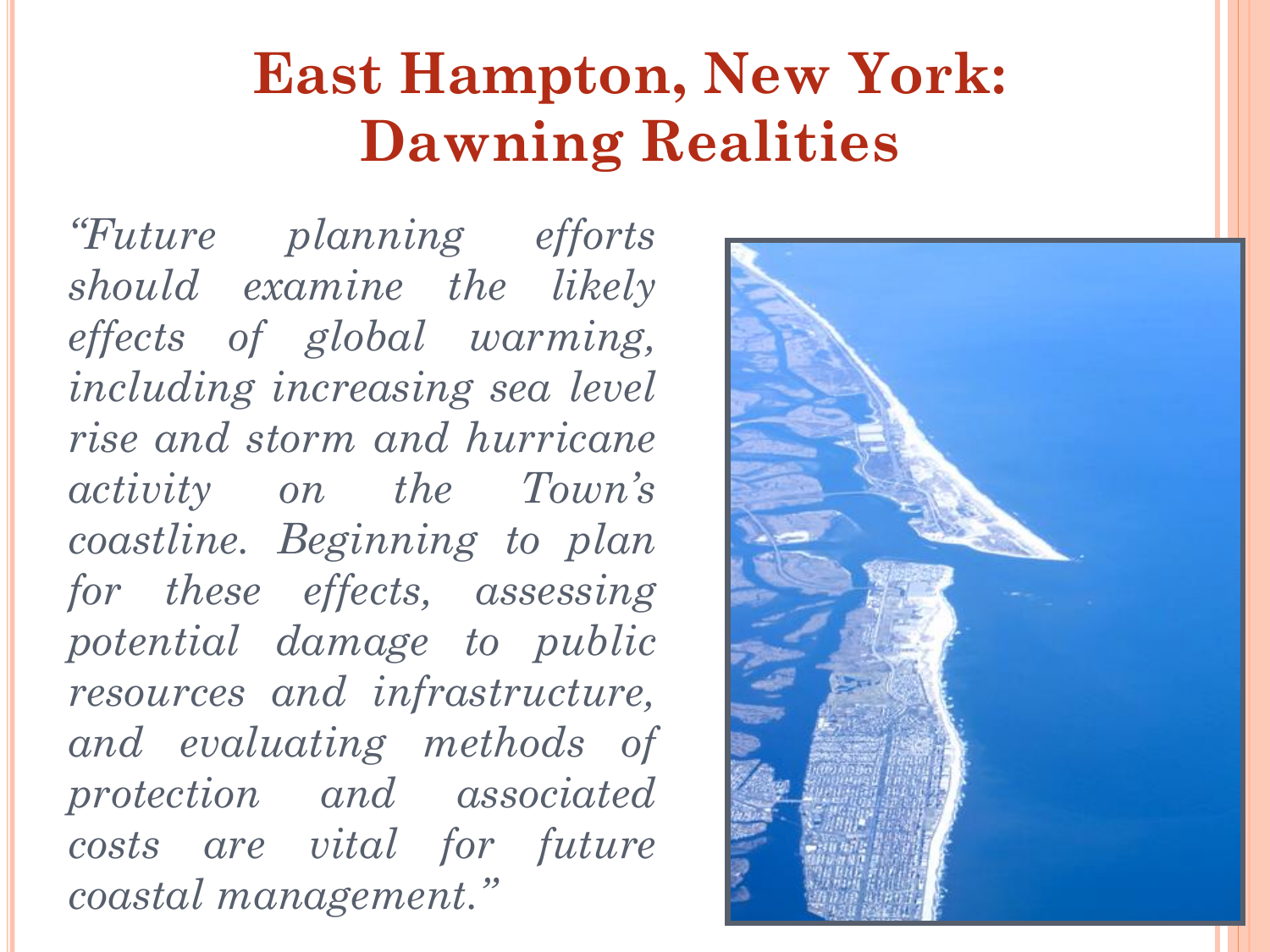### **COLLIER COUNTY, FLORIDA: BURDEN OF PROOF ON DEVELOPER**



Requires sea level rise impact analysis for shoreline development

Analysis must show that the development will remain fully functional for its intended use after a six inch rise in sea level